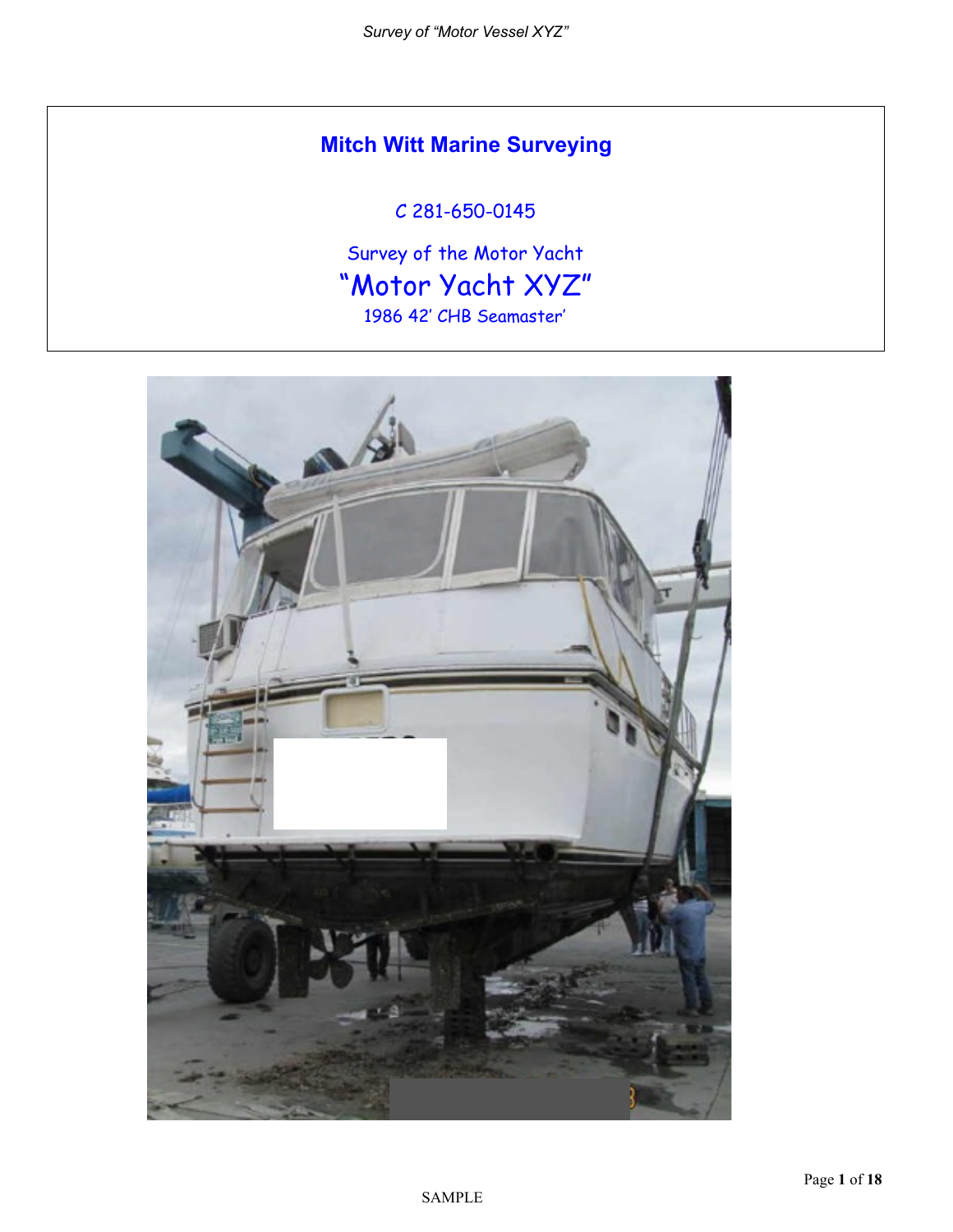#### *Survey of "Motor Vessel XYZ"*

#### Evaluation Criteria, Terminology and Considerations.

A. This report has been prepared after a visual examination of hull, rigging, machinery, equipment and other items as mentioned in the report. Areas requiring tools for access have not been inspected, nor has any testing or inspecting, other than visual, been performed unless specifically stated. Comments on Rigging and Engines does not constitute a Rigging or Engine Survey. No inspection has been made and no opinion is expressed as to internal condition of any part of the engines and transmissions. Fees paid for this inspection and report include one physical visit to the vessel. The report is issued specifically for the current owner of the vessel. it is not transferable.

B. Standards and codes considered in these evaluations and comments are established by the US Coast Guard (USCG), the Code of Federal Regulations (CFR) Title 33 and 46, the American Boat and Yacht Council (ABYC), NFPA and other organizations involved in vessel construction and technical standards, however, it should not be assumed that the inspection and this report address all aspects of any applicable standard or code. Information supplied by others, referred to "as reported" which may be used in this evaluation and report has in most cases not been verified.

C. As much information as is considered practical has been included in this report, but no attempt to compile a complete inventory was made unless specifically stated, nor are necessarily all what may be considered to be damage or flaws mentioned. All features of electrical and electronic equipment and controls were not tested for full range of functions unless specifically mentioned.

D. The Client has acknowledged and agreed that the vessel inspection and report does not constitute an engine or rigging survey since the inspection and report is a general review of the vessel and her equipment on the day in question. Reporting on unseen flaws, degradation, inaccessible features and conditions, subsequent changes or modifications are beyond the scope of this inspection. This report does not include any evaluation of or guarantee of seaworthiness or stability.

E. Photographs inserted into this report and retained on file may have been reduced in size, cropped, have contrast or brightness adjusted and may have annotation inserted to illustrate points (referred to as editing) but they have not otherwise been altered. Photoshop software by any author has not been used. Miscellaneous Terms, Acronyms and Abbreviations

|                                                                                             |                                                                                                                                                                                                                                                                                                                                                                                                                                                                                                                                                                                                                                                         | <b>MISCELLATIOUS TELLIIS, ACTORITIS AND ADDITIONALIS</b>                                                                                                                                       |                          |
|---------------------------------------------------------------------------------------------|---------------------------------------------------------------------------------------------------------------------------------------------------------------------------------------------------------------------------------------------------------------------------------------------------------------------------------------------------------------------------------------------------------------------------------------------------------------------------------------------------------------------------------------------------------------------------------------------------------------------------------------------------------|------------------------------------------------------------------------------------------------------------------------------------------------------------------------------------------------|--------------------------|
| CFR:                                                                                        | Code of Federal Regulations (used by the USCG for inspection of pleasure craft)                                                                                                                                                                                                                                                                                                                                                                                                                                                                                                                                                                         |                                                                                                                                                                                                |                          |
| FBG or FRP:                                                                                 | Refers to the family of resin reinforced fiberglass laminates with any resin.                                                                                                                                                                                                                                                                                                                                                                                                                                                                                                                                                                           |                                                                                                                                                                                                |                          |
| <b>STBD</b>                                                                                 | Starboard                                                                                                                                                                                                                                                                                                                                                                                                                                                                                                                                                                                                                                               | $ctr = Center$ or Center Line                                                                                                                                                                  | NPT National Pipe Thread |
| CO:                                                                                         | Carbon Monoxide                                                                                                                                                                                                                                                                                                                                                                                                                                                                                                                                                                                                                                         | OEM: Original Equipment Manufacturer                                                                                                                                                           |                          |
| End-of-Life                                                                                 | Item which is completely worn out or otherwise degraded and needs replacing or rebuilding.                                                                                                                                                                                                                                                                                                                                                                                                                                                                                                                                                              |                                                                                                                                                                                                |                          |
| Prior to Navigation                                                                         |                                                                                                                                                                                                                                                                                                                                                                                                                                                                                                                                                                                                                                                         | A repair or task to be completed prior to any use of the boat away from the dock.                                                                                                              |                          |
| <b>VDC</b>                                                                                  | Volts, Direct Current                                                                                                                                                                                                                                                                                                                                                                                                                                                                                                                                                                                                                                   | AC = Alternating Current                                                                                                                                                                       | $A/C = Air Conditioning$ |
| " $A-R$ "                                                                                   |                                                                                                                                                                                                                                                                                                                                                                                                                                                                                                                                                                                                                                                         | "As Reported / Said To Be" refers to unconfirmed information provided by others.                                                                                                               |                          |
| Capable or Qualified Persons: Having physical strength and knowledge necessary to the task. |                                                                                                                                                                                                                                                                                                                                                                                                                                                                                                                                                                                                                                                         |                                                                                                                                                                                                |                          |
| <b>Fair Market Value</b>                                                                    | An estimated figure at which an item would change hands between a willing buyer and a willing<br>seller, neither being under any compulsion to buy or sell and both having reasonable knowledge<br>of relevant facts. The surveyor develops this estimate from internet based resources and/or<br>compiling an average of available comparable sales of vessels of the same or similar<br>manufacturer, model, model year and equipment. Adjustments may be included for current<br>conditions of exchange rate, region and market as deemed appropriate by the surveyor. FMV<br>figure listed in this report is exclusive of Trailers, Jet Ski's, etc. |                                                                                                                                                                                                |                          |
|                                                                                             | equipment and construction.                                                                                                                                                                                                                                                                                                                                                                                                                                                                                                                                                                                                                             | Replacement Value An estimated figure to replace subject vessel with another vessel having the same or similar                                                                                 |                          |
| <b>Sea Trial</b>                                                                            |                                                                                                                                                                                                                                                                                                                                                                                                                                                                                                                                                                                                                                                         | The functional operation of the vessel in any body of water under local conditions to observe<br>operation of maior equipment and systems. The buyer may request sea trial be performed in ope |                          |

 operation of major equipment and systems. The buyer may request sea trial be performed in open waters having made this request of the seller and the surveyor well in advance to permit planning to accommodate weather and other issues. Sea trail may be cut short at any time due to malfunctions or other conditions thought to be unsafe or ill advised in continuing the effort.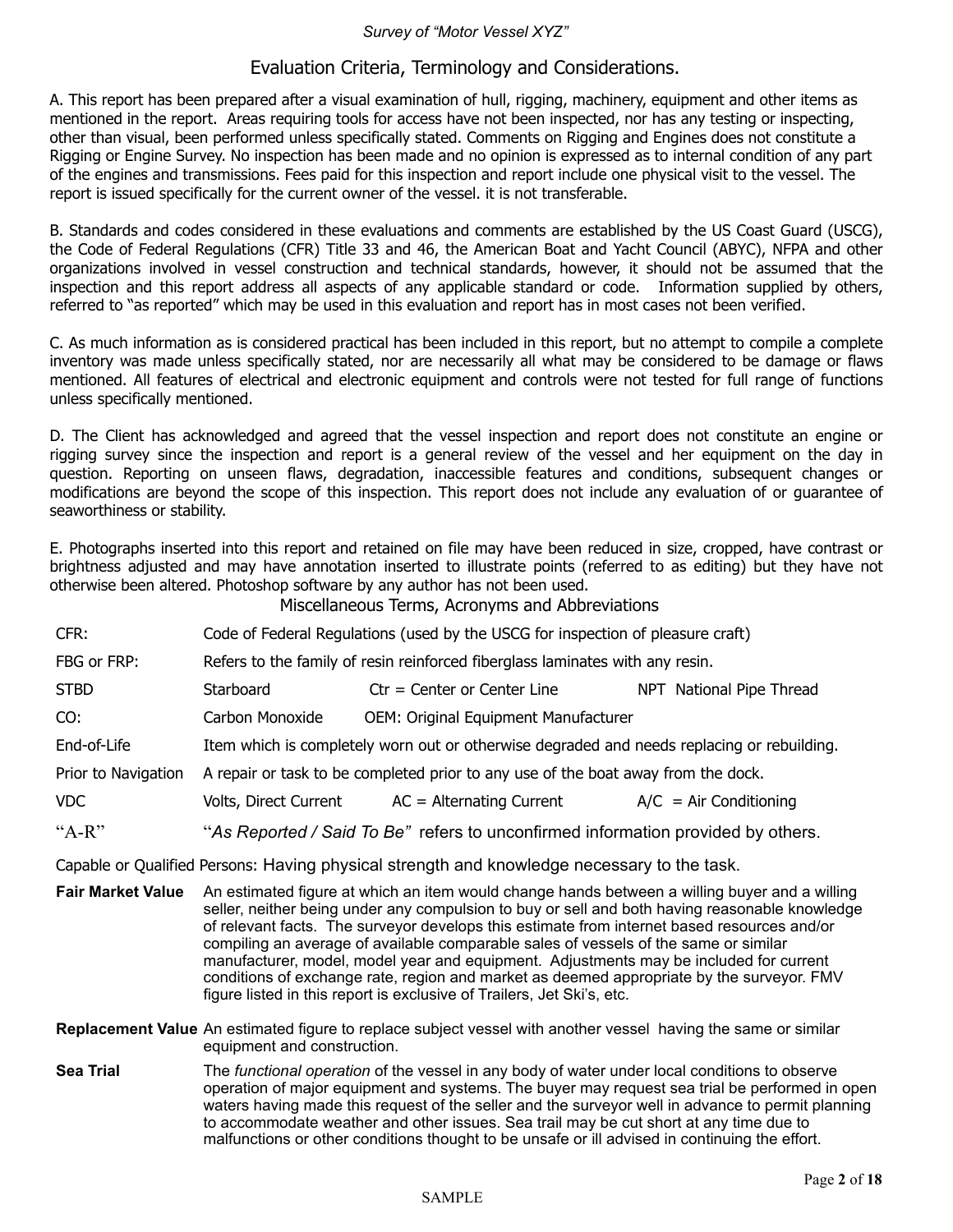# Contents

|                           | General Information                                         | Pages<br>4 |
|---------------------------|-------------------------------------------------------------|------------|
| A.                        | Hull                                                        | 5          |
| <b>B</b> .                | Decks and Cabin Top                                         | 6, 7       |
| $\mathcal{C}$             | Helm $\&$ Steering Gear $\&$ Functional Testing (Sea Trial) | 8,9        |
| D.                        | Interior                                                    | 9, 10      |
| Ε.                        | Plumbing (Including Bilges & Bilge Pumps)                   | 11         |
| $\boldsymbol{\mathrm{F}}$ | Electrical - Vessels DC and AC Systems & Generator          | 12, 13     |
| G.                        | Navigation Electronics and Equipment                        | 13         |
| H.                        | Engine, Propulsion, Sea Trial Performance                   | 14, 15     |
| $\bf{I}$                  | <b>Fuel Storage and Systems</b>                             | 16         |
| $\mathbf{J}$              | Additional Equipment (Tender)                               | 17         |
| K                         | Safety Systems & Equipment                                  | 17         |
| L                         | <b>SUMMARY &amp; Valuation</b>                              | 18         |

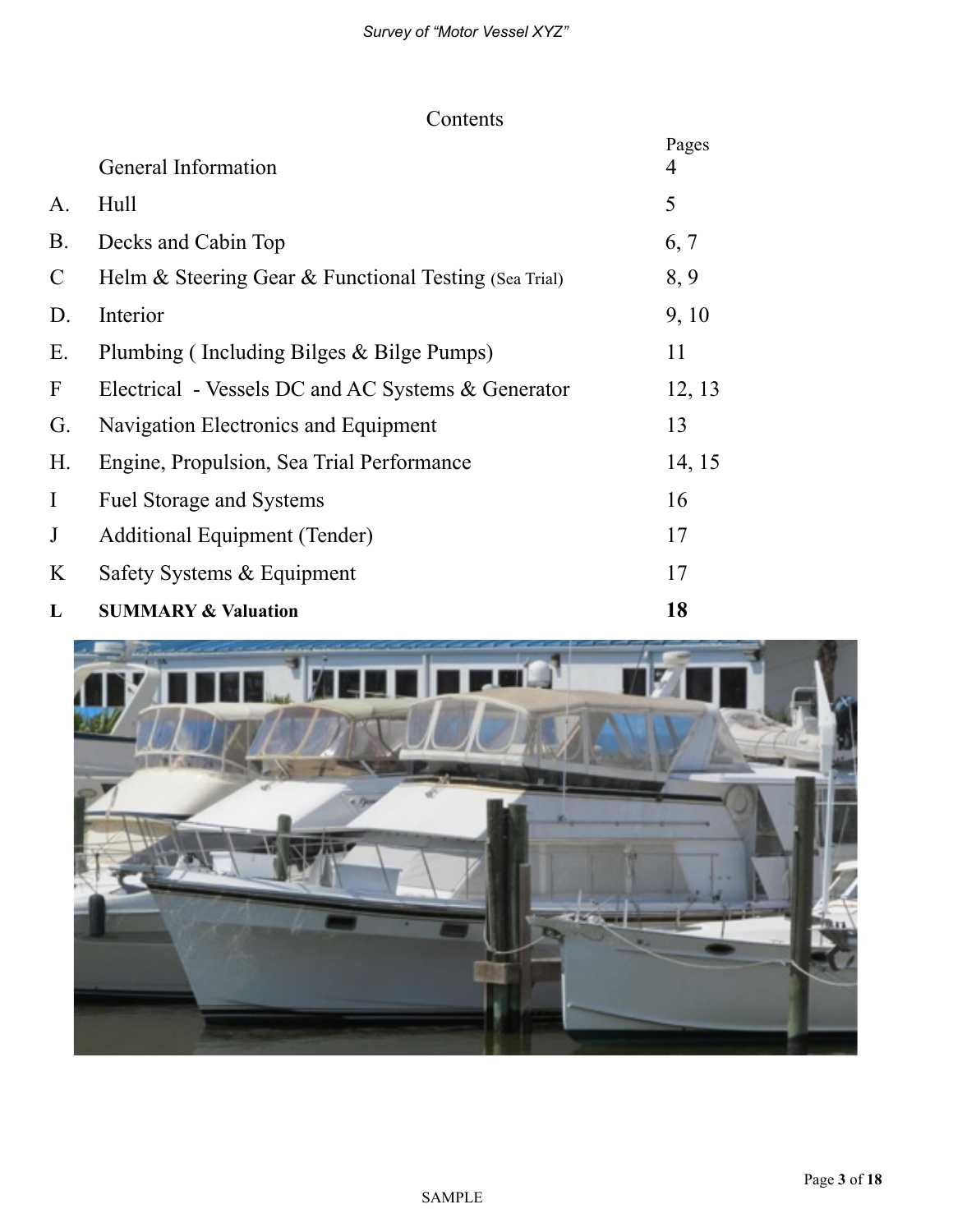#### General Information May 8, 2013

| Pre-purchase<br>Survey for:     | Email      | Mr. John A Boat Owner<br>711 Royal Lane, Great State |            | Ph                                                                             |
|---------------------------------|------------|------------------------------------------------------|------------|--------------------------------------------------------------------------------|
| Vessel Name:                    |            | <b>Motor Vessel XYZ</b>                              |            | Home Port:                                                                     |
| Location                        | Berthed at |                                                      |            | Haul Out:                                                                      |
| Builder:                        |            | Seamaster Yachts                                     |            | Given as date of manufacture: 1986                                             |
| Hull ID                         |            |                                                      |            | Engines: Caterpillar 3208 (Turbocharged)                                       |
| Documentation                   | 000000     |                                                      |            | Registration: None                                                             |
| $LOA$ 48'                       |            | <b>BEAM 15.5'</b>                                    | DRAFT 3.5' |                                                                                |
| Gross Weight: 39,000            |            |                                                      |            |                                                                                |
| General Description             |            |                                                      |            | Flybridge cruiser with single station, White Bimini.                           |
| Present at inspection:          |            |                                                      |            |                                                                                |
| Intended Use:                   |            | Local Inland, and Coastwise Navigation.              |            |                                                                                |
| Owner Prior Experience          |            |                                                      |            | Owner reports he has owned small power boats and a sail boat.                  |
| Circumstances of<br>Inspection: |            |                                                      |            | Buyer engaged undersigned surveyor prior to final purchase negotiations.       |
| <b>Vessel Issues</b>            |            |                                                      |            | The following items / equipment / systems were stated as in operative prior to |
|                                 |            | inspection:                                          |            |                                                                                |
|                                 |            |                                                      |            | Washer & Dryer: Inoperative, not demonstrated or tested.                       |
|                                 |            |                                                      |            | Trim Tabs: thought to be malfunctioning. At haul out both were observed to     |
|                                 |            |                                                      |            | operate but were leaking oil when "trim down" command was initiated.           |
|                                 |            |                                                      |            | Stabilizers: stated as inoperative, mechanism locked in place by a pin.        |
|                                 |            |                                                      |            | Autopilot: Operation of autopilot system is unknown.                           |

### PHOTO HIN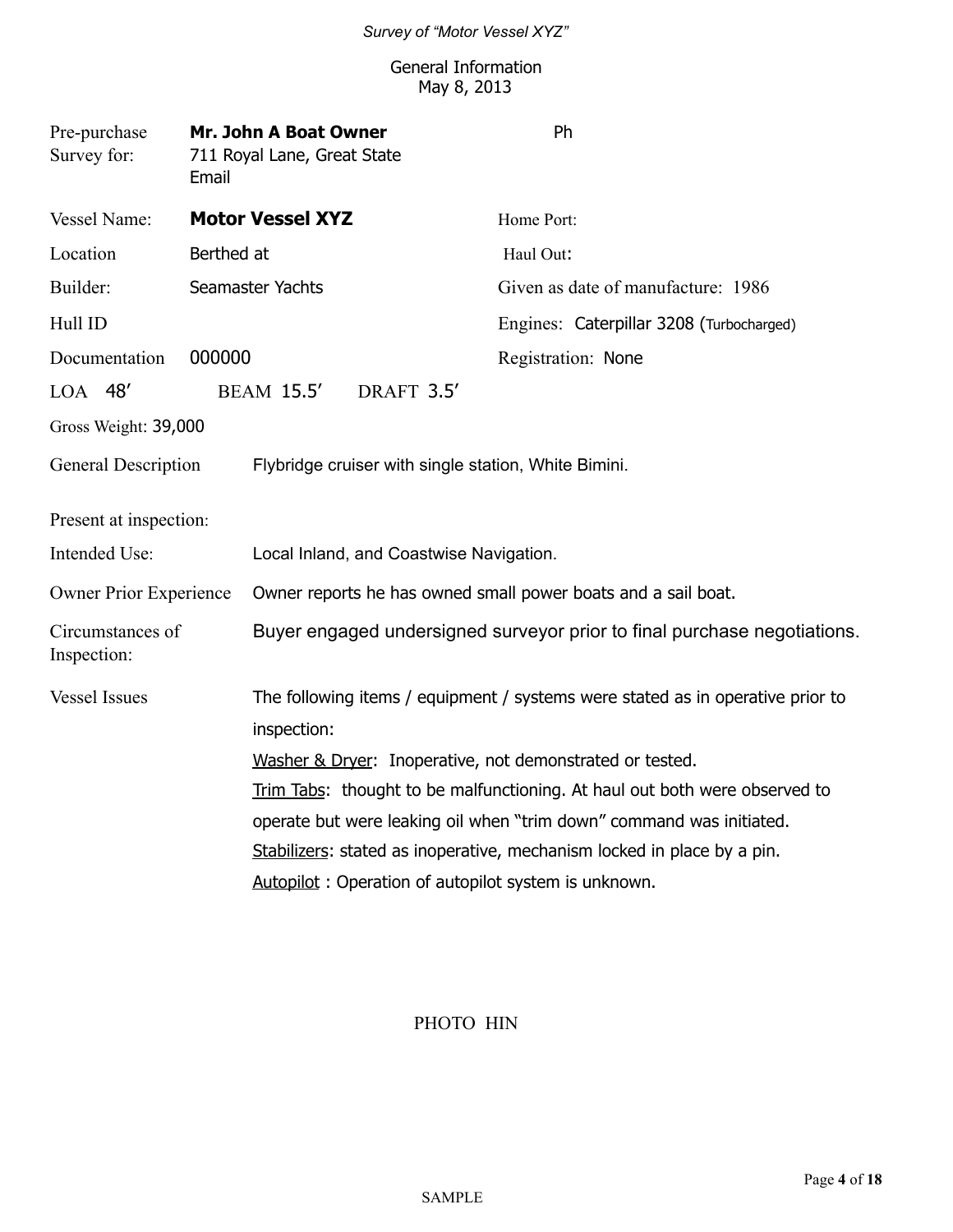# **A. Hull Exterior**

- Hull: Fiberglass reinforced polyester (FBG), appears to be original gel coat. Generally hull is in average condition with occasional chips and scuff marks.
- Rub rails Stainless rub rail at hull to deck joint is intact all around, average condition.

Hull Below Hull bottom slopes directly to keel – no planning chines.

Waterline Gel coat blisters ranging from  $1/2$ " to 3" in diameter were observed over most the hull bottom. No evidence of grounding. This vessel is equipped with roll stabilizers which were reported to be non-functional with a locking "pin" inserted in the linkage. Through-hull fittings were severely overgrown, several which included an exterior mesh or screen were wasted and in need of replacement.

> Antifouling paint has reached end of life, extensive barnacles and algae growth on hull bottom and gear. Hull was scrapped and pressure washed at haul out and the buyer is aware that new antifouling paint and other maintenance is needed. Zincs were replaced during haul out.

Keel Type A FBG keel slopes down from bow to a point approx. 20". Observed no obvious evidence of grounding. Keel shows same blister condition as hull.

Swim Platform Bolt on FBG swim platform with welded stainless steel angle supports, appeared solidly and ladder: attached to transom but in need of cleaning. A small fold down stainless steel swim ladder mounted on platform. An aluminum "gangway" is also part of ships equipment. Stored in brackets along port side catwalk it clips to brackets on either side of the hull.

| <b>Through-hull fittings:</b>       | Port Side of keel.                   | Starboard Side of keel. |
|-------------------------------------|--------------------------------------|-------------------------|
| At Water Line                       | ь                                    |                         |
| Below Water Line (incl transducers) | 7+ Main Exhaust<br>and ground plate. | 7+ Main Exhaust         |

Note: Engine exhausts exit the hull above and below water line in transom. (See Engine Section). Generator exhaust exits transom above water line, starboard side beneath swim platform.

> In the bilge found most through hull valves cycled with minor difficult. Some are inaccessible (beneath generator) and were not cycled. None observed to be leaking. All handles in place.

Note: It is important to cycle all through hulls on a regular basis to keep them from seizing.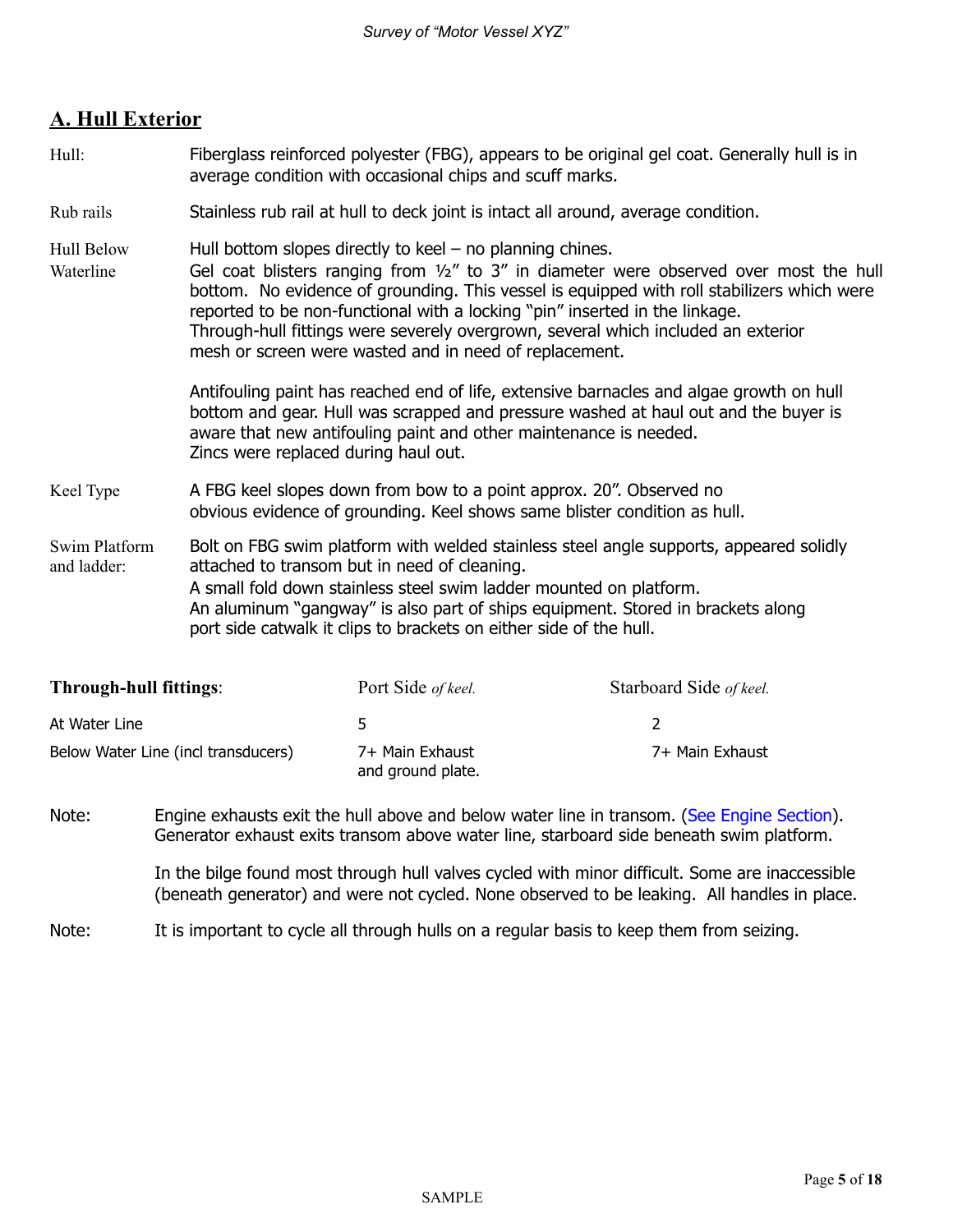# **B. Decks and Cabin Top**

Hull x Deck Bond Inaccessible for inspection from inside.

No soft spots identified in decks however there are significant gel coat cracks at both Port and Stbd boarding locations. Additionally there are gel coat cracks port side where cabin top meets the foredeck. These areas should be repaired to prevent water intrusion into core.

Hard top over stern deck appears recently painted (underside), is clean and free of cracks or other signs of degradation. Hard top supported by several 1.25" and 2" stainless steel posts welded into aft deck railing. Welds sighted were clean and free of visible flaws. The vessel's tender (discussed pg 18) resides in a cradle bolted to hard top. There are no safety railings or hand rails on aft deck hardtop for use when launching or retrieving the tender. Ref: ABYC H41.

Stern (Transom) Port A rectangular aluminum frame hinged and opening port is installed on center in the *and Emergency Exit*. transom, above and behind the berth in the owner's stateroom.

- Aft Deck A standard 120 VAC plug-in home quality window style air conditioning unit is installed outboard of stern gate. Not demonstrated.
- Deck+Non-Skid FBG w/ molded non-skid on foredeck and catwalks which is nearing or at end of life. Gel coat and non skid is cracked and deteriorating at both boarding locations. Observed no "soft spots" or other indication of delamination when walking on decks and catwalks

Hatches & Ports 8 Good quality stainless steel frame opening ports (each side). Lenses are intact. Recommend, given the age of the vessel that gaskets be replaced at the earliest opportunity and prior to repairing / refinishing interior woodwork.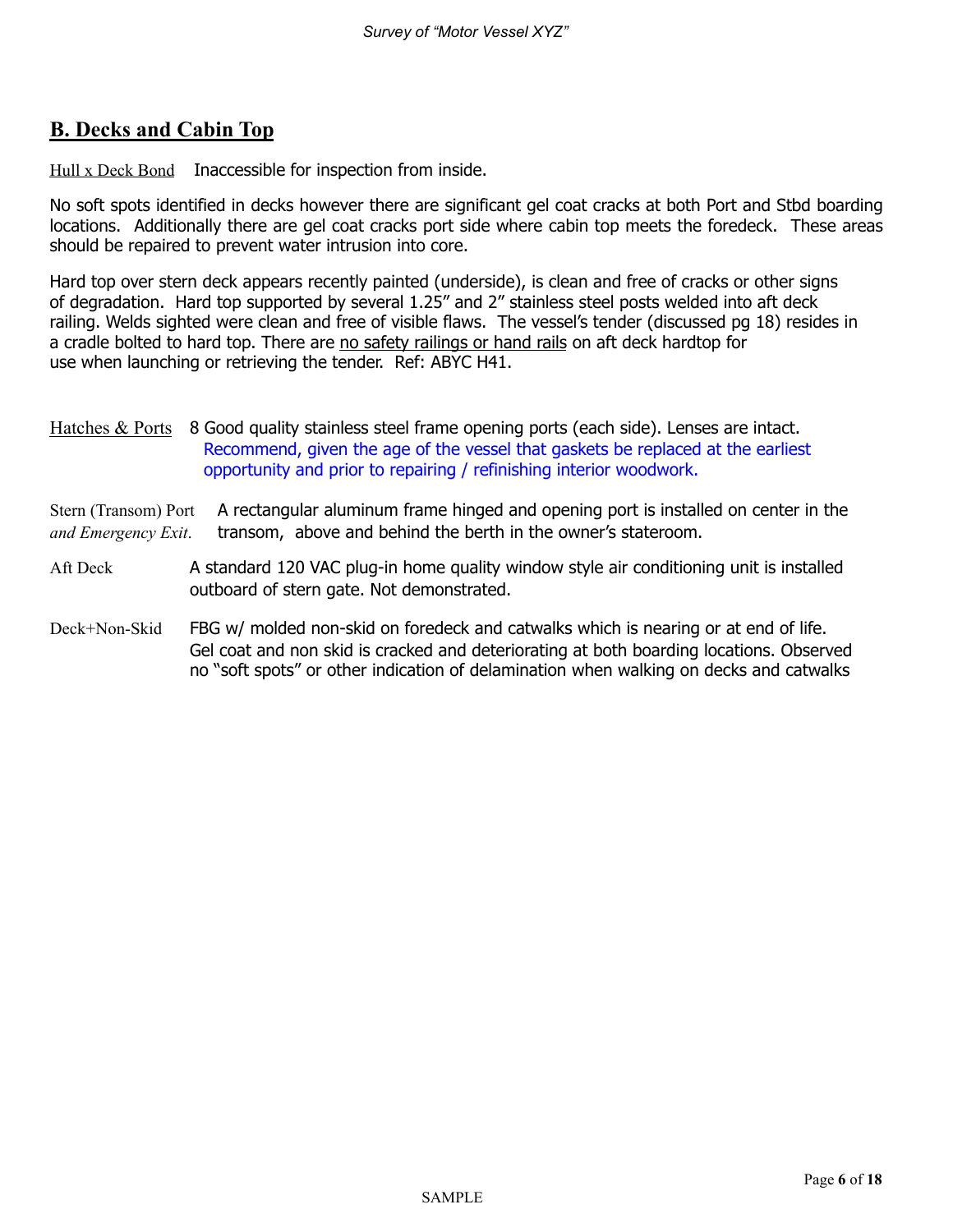## **B. Decks and Cabin Top** continued

Handholds  $&$  Foredeck, catwalk and aft deck are enclosed with 1.25" stainless steel railing. All portions Railings sighted appeared to be undamaged, free of rust and in average to good condition.

> Railings are supported by 18 stainless steel tubular stanchions – bases screwed to deck, fasteners intact.

> Boarding access port and starboard via "sliding" sections in rail which lock in place. A fold up boarding ladder hinges up and secures in place. Ladder fabricated of 1" SS Note Condition of ladder shown >>> Repair essential - *prior to navigation.*

 Note: Standoffs have worn depressions in hull sides beneath port & Stbd board ladders

 Additional hand rails located Port & Stbd along catwalks.



 Stern railing includes a hinged gate which opens out and is secured closed by two latches which are slightly bent and difficult to operate. Caution: All gates must be securely latched in place when not in use. Severe injury may result when leaning on an unlatched gate.

- Canvas Large Bimini top over fly bridge secured to radar arch and supported by three stainless steel tubular "bows". Bimini includes full set of zip in clear curtains. Bimini and curtains would benefit from cleaning and lubrication of zippers and are in average condition.
- Mast & Aerials Single FBG antenna serve VHF radio. Hardware permits aerials to be lowered to clear bridges.
- Cleats Four stainless steel 10" cleats installed from bow to stern each side.. Several cleats were slightly loose, recommend rebedding all cleats.
- Deck Fills Diesel located port side forward, one starboard side near boarding ladder. Waste fitting located port side forward. Fuel fill fittings are not grounded or bonded. Ref: ABYC E11.16 and H33.15.1
- Aft Deck Stepping up from salon or down from flybridge large covered and enclosed aft deck includes several pieces of furniture a bar and ice machine (inoperable). Hard top includes 12 volt lighting and one stereo speaker was observed but not demonstrated. Furniture in average condition. One glass top coffee table is included. Aft deck enclosure include hard "privacy panels" from deck to hand rail which appeared to be undamaged and in good condition. Panels are attached by riveting, rivets are failing and in need of replacing.
- Transom Aft railing gate opens to ladder down to fixed swim platform. Right hand side of ladder is crushed in from impact and in need of repair. Egress from the aft cabin is rectangular hatch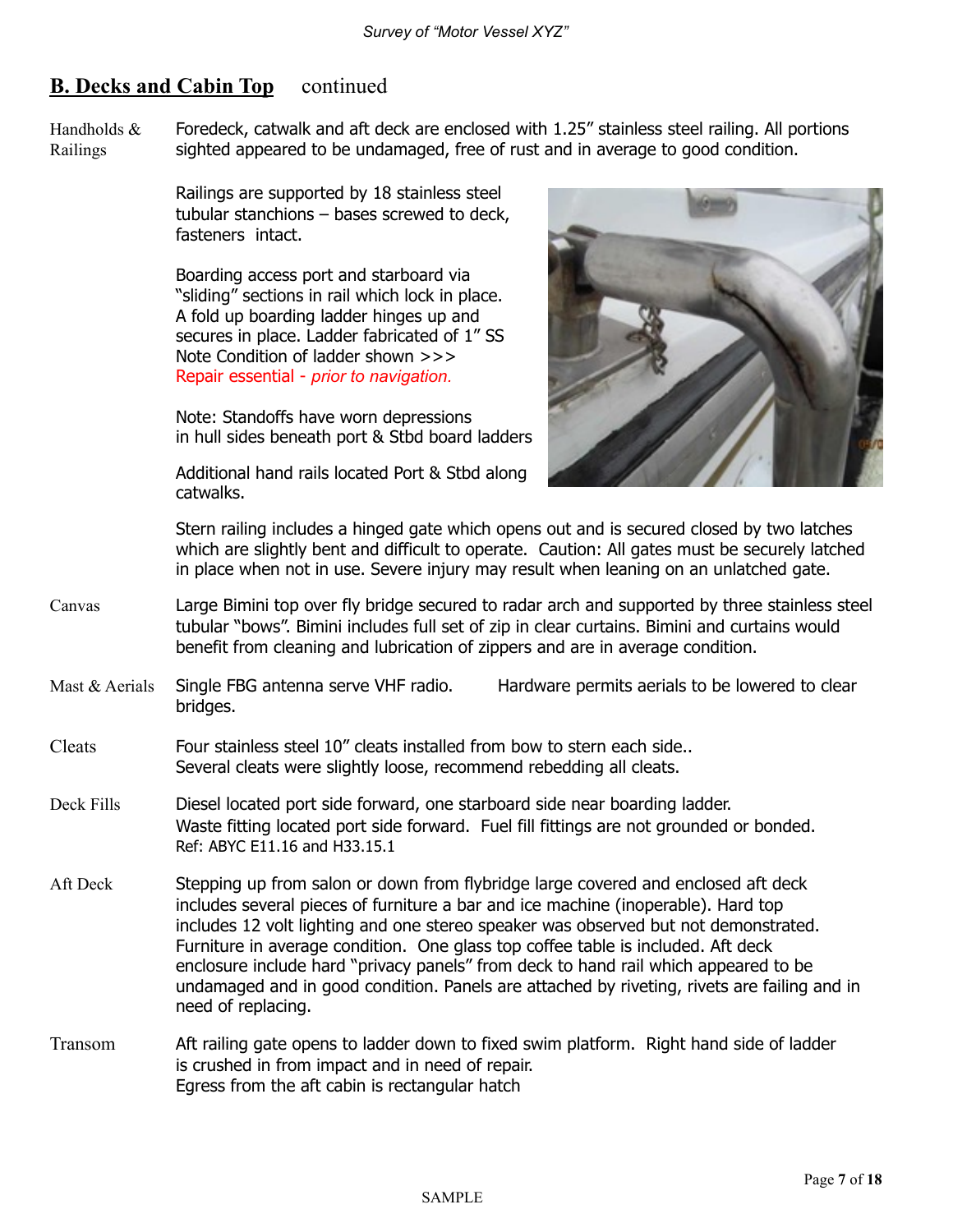# **B. Decks and Cabin Top** continued

Bow Pulpit A molded FBG pulpit and anchor roller is fitted at the bow and supports anchor rollers Pulpit is solidly anchored and in average condition. The bow rail encloses the pulpit and foredeck and appears undamaged.

Windlass  $&$  Simpson Lawrence "Horizon 1500" 12VDC Electric windlass with chain gypsy operated by Ground Tackle "In and Out" foot switches. Not Demonstrated.

Primary Rhode: Approx. 75 lb Stainless CQR with 3/8" chain. A Fortress aluminum anchor is lashed to railing.

Flybridge Access via interior steps up from aft deck. Hand rail provided. Swivel pedestal chair installed for pilot with bench seating and cushions around perimeter. A small table is included.

# **C. Helm & Steering** No bow thruster



- Visibility: From the helm there is reasonably good visibility forward and side to side however visibility aft is hindered by aft deck hard top, tender and other items. Having two people aboard during operations is recommended and can be considered essential when operating astern propulsion. Wrap around forward swept tinted windscreen is cracked on the port corner.
- Rudders Fabricated stainless steel rudders on stainless shafts. Little or no side x side play in both rudders and shafts. Rudder shaft seals are bronze flax packed stuffing boxes accessed from beneath owners berth. Shafts supported in two points by internal structural frame which appears adequate to the task and recently re-bedded. Rudders tied together by heavy stainless steel tie-rod and controlled by single hydraulic ram. No hydraulic leaks sighted. Normal amount of oxidation on all. Control wiring is not labeled, connections made at an exposed terminal strip.
- Auto-pilot CETEC Benmar control installed at helm. Owner reported operation of autopilot unknown. Unit powers up from adjacent breaker panel, several LED's lighted. Unit engaged operation from "Start" switch however in two attempts the vessel veered hard to starboard. Further attempts at testing autopilot were aborted.
- Trim Tabs Appear to be standard Bennet tabs with single hydraulic ram each. Rams observed to leak hydraulic fluid during haul out.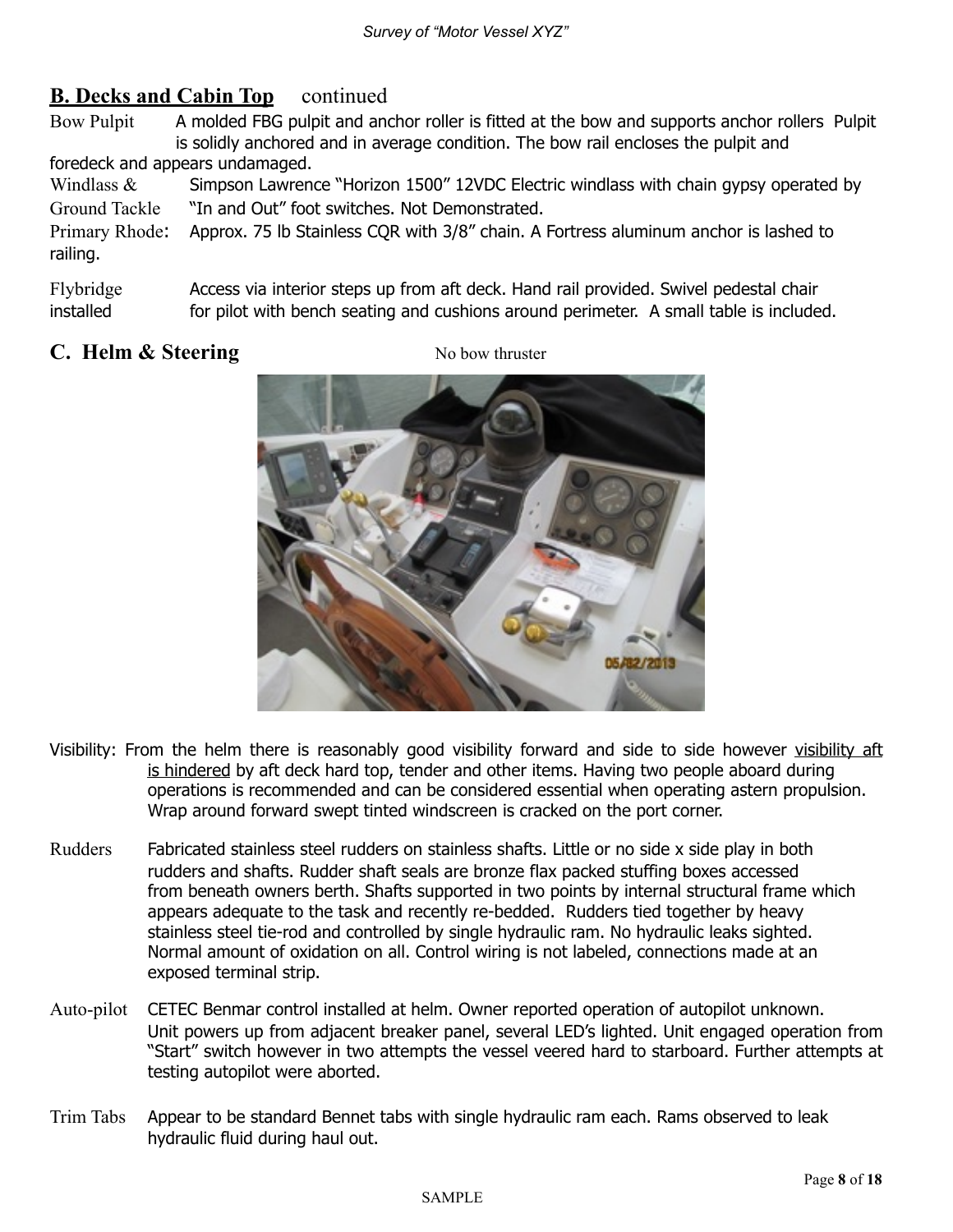#### **Functional Test (Sea Trial)**

During functional testing a cold front was passing the area, winds were over 20 knots. Operations were conducted on calm inland waters.

At the time of this inspection (except as noted) engine gauges from dual panels at flybridge and in engine room and flybridge controls and the steering system functioned effectively through port and starboard turns underway and when backing. WOT was achieved as the vessel gained speed over a period of 3-4 minutes and with the application of trim tabs. When loaded the engines produced a normal amount of white smoke.

| Information as recorded: |                  | <b>RPM</b> | Speed (Kts) |
|--------------------------|------------------|------------|-------------|
|                          | $Idle$ – In Gear | 1,100      | $3-5$ kts   |
|                          | Cruising         | 2,000      | 8           |
|                          | WOT              | 2,500      | 16 kts      |

## **D. Interior**

The Salon and cabins have mahogany veneer paneling and solid trim. Salon and cabins are carpeted, carpet appears in better than average condition. Heads paneled in white laminate.

Several areas of paneling are in need of refinishing or replacing, most notably in the galley dining area.

Lighting includes AC and DC fixtures, observed to function during this inspection.



Windows Four large windows panels either side of salon, one section slides open. Windows are intact and undamaged. Sliding window tracks are in average condition and would benefit from cleaning. Side windows fitted with mesh sun covers in average condition.

Entertainment: None observed on board.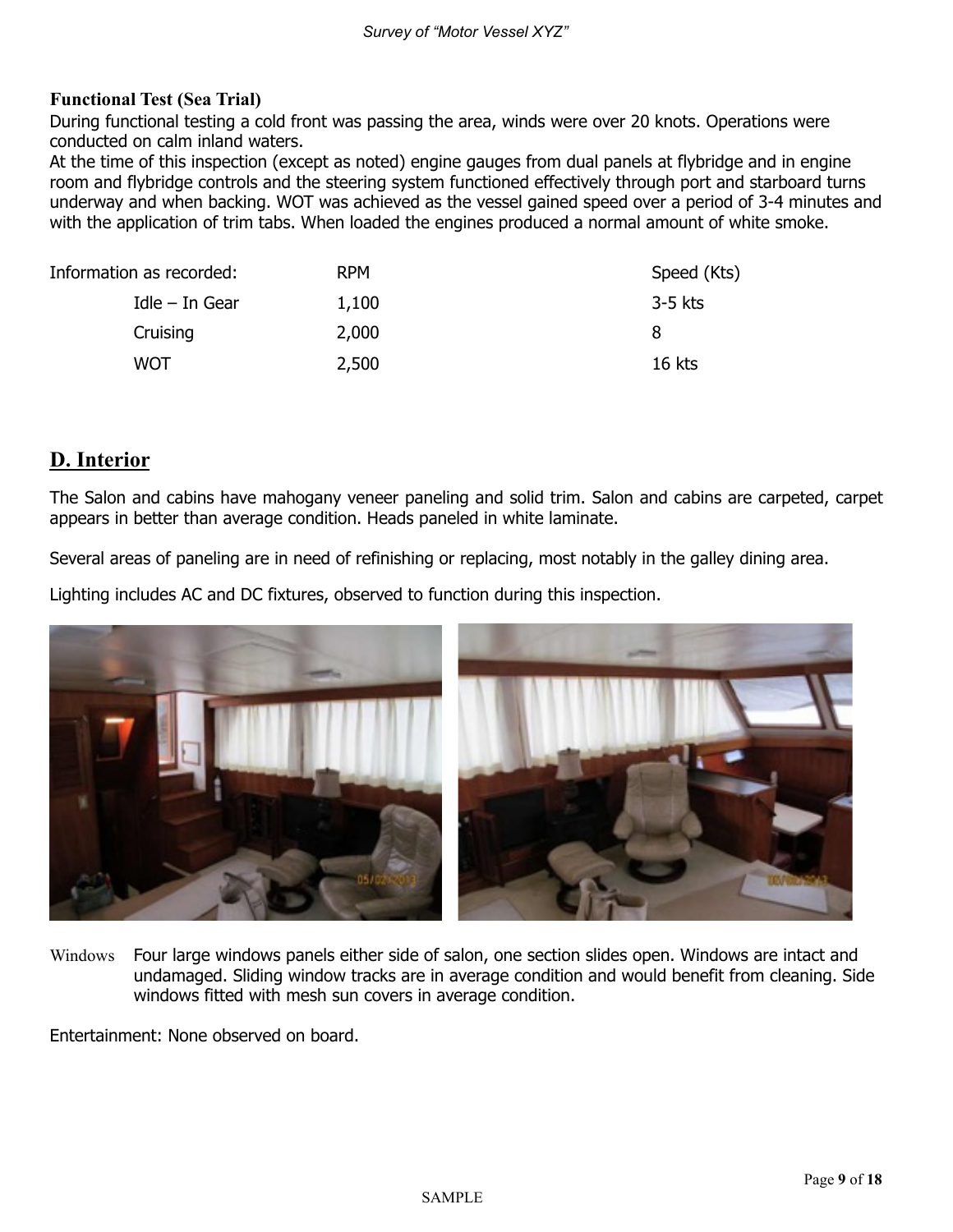#### **D Interior** continued







Galley includes a three burner 115 VAC stove with oven. Burners observed to heat to warm when energized. Microwave mounted in adjacent cabinets and full size Frigidare side by side freezer and fridge. There is reasonable storage space, cabinets and counter tops are clean and in good condition. Full size upright refrigerator/freezer and a smaller under counter unit both operating. An adjacent pick nick style table provides seating for 6. Fresh water pump operated delivering hot & cold water to galley and heads.

#### **Heads**

Three heads onboard. One forward, two aft. Owner's head includes separate shower stall. All were clean with equipment in working order. Toilets are power flush which appeared to work properly.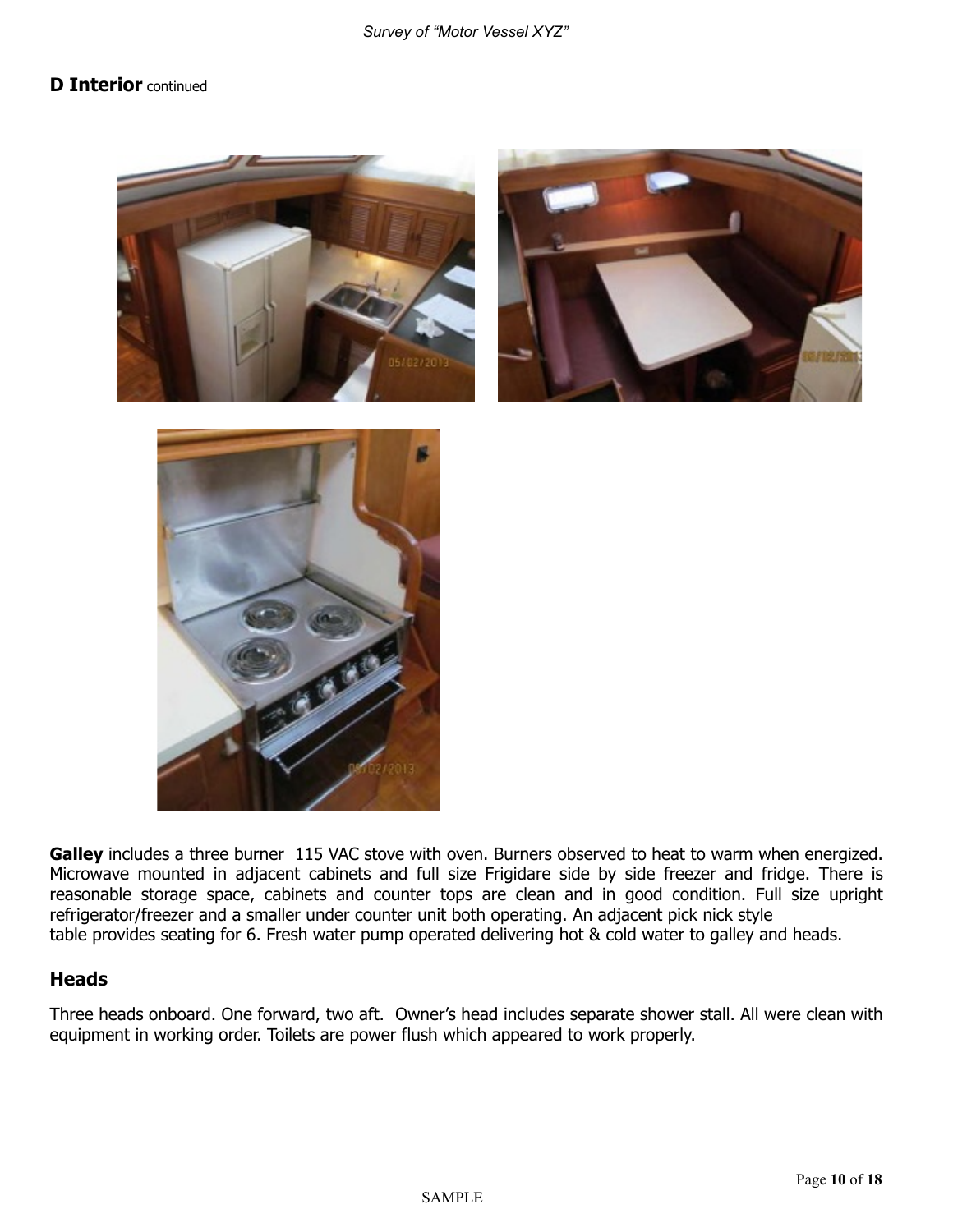# **E. Plumbing**

| Water Tanks:               | Total Capacity of two tanks reported as 200 gallons total. Tanks located beneath berth<br>in aft stateroom. Deck fills installed aft corners of aft deck. No evidence of leaks sighted.<br>Tanks appear to be well secured.                                                                                                                                                                      |  |
|----------------------------|--------------------------------------------------------------------------------------------------------------------------------------------------------------------------------------------------------------------------------------------------------------------------------------------------------------------------------------------------------------------------------------------------|--|
| Waste Tank:                | Total capacity reported as 30 gallons. No evidence of leaks. A macerator pump reported<br>to be included in this system – not demonstrated. No onboard waste treatment system.                                                                                                                                                                                                                   |  |
|                            | Fresh Water Pump: 12 volt diaphragm pump serves sinks and showers.                                                                                                                                                                                                                                                                                                                               |  |
| Water Heater:              | 115 VAC unit, observed to heat water from Shore and On Board Power.<br>Wiring and plumbing at the heater requires some reorganization, support and protection.                                                                                                                                                                                                                                   |  |
| 12 VDC Bilge<br>Pumps      | Forward pump observed to operate from float switch.<br>Aft pump located beneath aft stateroom berth observed to power up from float switch.<br>Primary pump location unidentified, this pump was not operational during functional<br>testing. Rating of these pumps could not be determined. Make the midships pump fully<br>operational, recommend a minimum of 2500 GPH rating for this pump. |  |
| "Emergency"<br>Manual Pump | Mounted on forward engine room bulkhead forward of port engine. Pump housing is cracked,<br>rubber diaphragm appears to be dry rotted and is cracked.<br>Replace this pump, insure all hoses, connections and clamps are intact and free of<br>leaks, test operation periodically.                                                                                                               |  |
| Bilges:                    | Observed <b>excessive oil</b> . This mixture must not be pumped overboard,<br>remove into containers and dispose of in accordance with State and Federal                                                                                                                                                                                                                                         |  |
| requirements.              |                                                                                                                                                                                                                                                                                                                                                                                                  |  |
| Air Conditioning           | Three marine grade water cooled units installed onboard. Portions of equipment<br>condition. Units powered up from breakers on main panel<br>sighted appear in average<br>and functioned to cool from Thermostat controls in respective areas.                                                                                                                                                   |  |
| Salt Water Pumps:          | 115 VAC centrifugal pumps provide raw cooling water for air conditioning systems.<br>Raw water pumps in engine room mounted aft of starboard engine were, although<br>operating rusty and one bracket was broken with that pump free to shift against the<br>starboard prop shaft which is inches away.                                                                                          |  |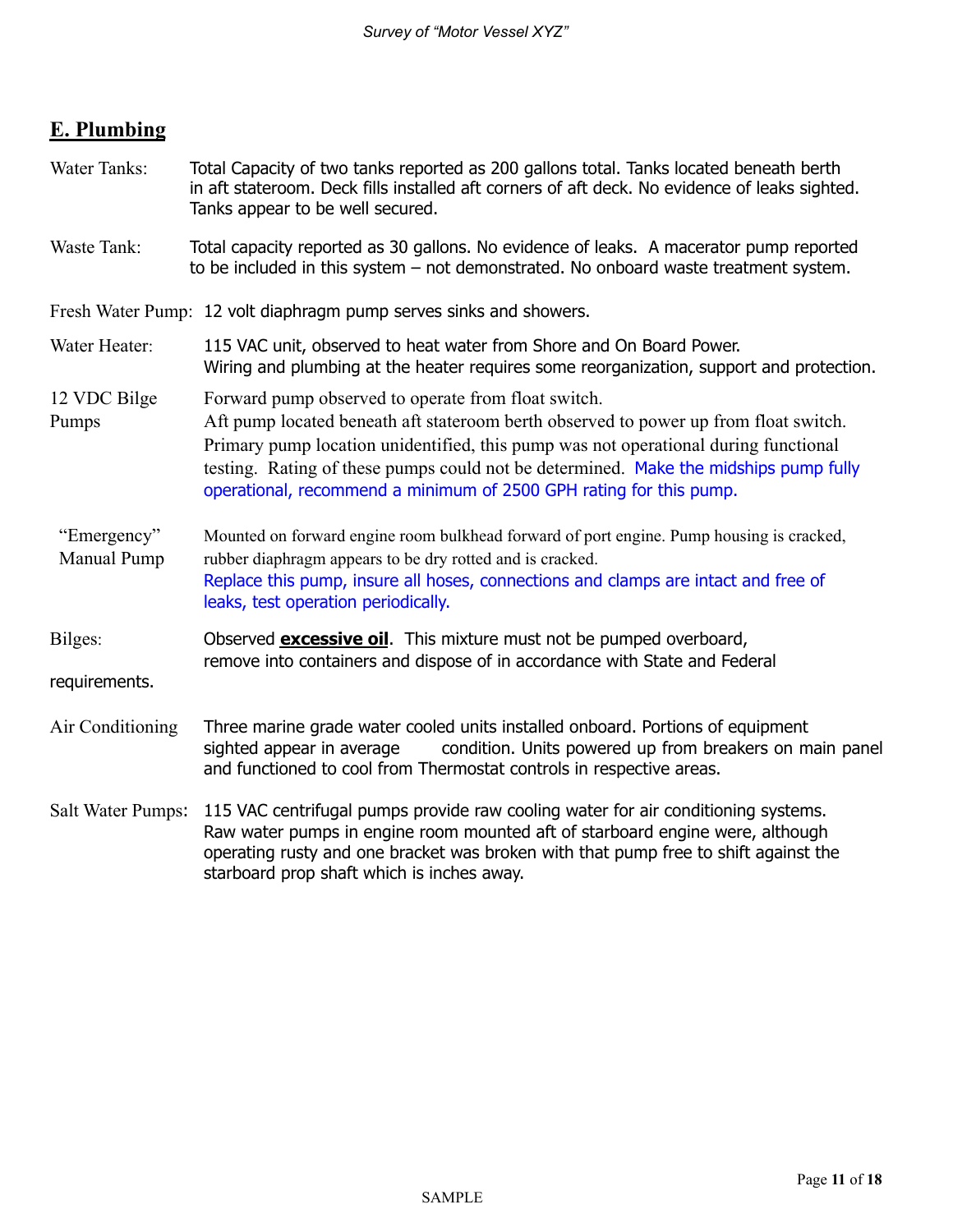### **F.** Electrical Systems Ships 12 VDC Power

Battery Marine grade selector switches located in engine room. No fuses in large conductors Switch per ABYC E11.

Original "00" size (+) conductors to port engine start motor and start solenoid are disintegrating, insulation completely broken down in one location near starter motor.  $\Rightarrow$  > > >

## ! **Caution: Electrical Hazard** !

Essential: Replace original wiring for engine starting power (both engines) at the earliest opportunity. Battery switches for engine starting should be kept in "OFF" position until repairs are made.

Following ABYC E-11 guidelines for "Fusing" of power wiring.



Batteries All liquid electrolyte batteries arranged in what appears to be 3 banks. One 8D each for engine starting and two banks of 6D size for house loads and Generator starting. All in boxes located within engine room. Wooden lids on some boxes deteriorating, other boxes with plastic lids were not secured. 6D size batteries located in personnel walk way between engines are not secured against shifting. All terminals in need of cleaning. Recommend addition of chafe protection and replacing any original battery cable with marine grade wire of appropriate size installed in accordance with ABYC E11, NFPA and other applicable codes.

Charging status monitored by Heart Interface Link 2000 in Salon. Observed this unit to display various parameters as buttons were selected. Full functions not demonstrated. The 4 pole shunt which is part of 2000R system is oxidized and in need of comprehensive cleaning.

- Charging Reported as Cruising Equip. Co. 2500 Watt Inverter/Charger installed Fwd bulkhead in engine room. Full output and all features were not demonstrated.
- Bonding & Throughout the vessel some bonding wires are corroded and broken at connections. Grounds Observed other wires (grounds or bonds) also disconnected and free floating. Clean, re-terminate and reestablish bonding system throughout. Eliminate disconnected free floating wire ends.

#### **AC Electrical System and Equipment**

Shore Vessel fitted with dual sets of Shore Power receptacles Power located Port & Stbd including: (1 ea) 50A, 125/250, Phone & Cable, and dock water. Note: The 50 Amp receptacles are not wired to vessel.

 125/250 marine grade cord (in-use) cord ends (plugs) in average condition.

Panel DC and AC loads controlled from primary panel (original equipment) in main salon, port side. Panel includes analog current & voltage meters. Double pole main breaker and single pole breakers for branch

circuits with selector switches for Shore Power vs Generator. All circuits were not individually tested during this inspection.

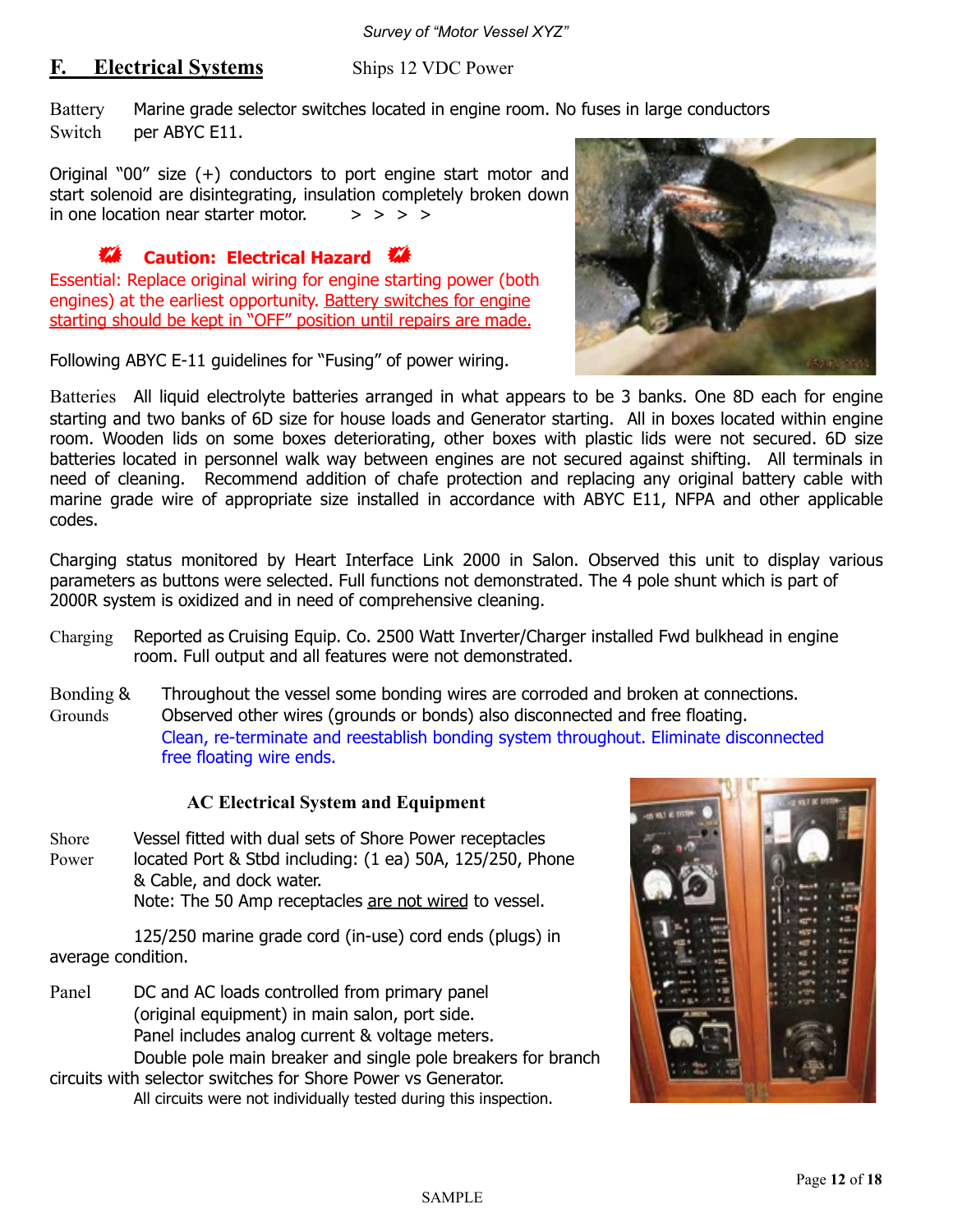#### **F. Electrical Systems** *Continued*

Outlets Counted fourteen grounded 112 Volt AC convenience outlets throughout the vessel. Polarity shows correct however none are GFI equipped – there is no GFI protection sighted on board.

> GFI protection is recommended by ABYC and required by NFPA for all circuits feeding outlets in heads, galleys, machinery spaces ,weather decks or areas subject to spray.

- **Generator** Westerbeke 12 KW unit mounted forward of Stbd engine on wood platform. Hours
	- reported as 114. Unit appears recently installed. No sound shield or enclosure. Unit observed to start and run from control panel adjacent to main electrical panel in salon. Produced power to operated air conditioners during functional test (sea-trial). Safety shut-down interlocks for low oil pressure, high coolant temperature and over-voltage, if any were not demonstrated. During "sea-trial" a small leak developed in the raw water cooling system. Raw water hose to sea strainer shows cracking. Fuel supply is a combination of copper tubing, and SAE J1527 fuel hose with hose clamps to and from a Fuel-Water separator / filter which is in need of cleaning. No other leaks sighted during this inspection.

## **G. NAVIGATION ELECTRONICS & EQUIPMENT**

Compasses Danforth "Constellation" (original equip.) – dome is cracked- unit has reached end-of-life.

- Navigation Lights Port, Starboard, Stern and Anchor light fixtures are intact but did not function. Port light wiring deteriorated and broken. Lenses are UV damaged – in need of replacing. Replace wiring starboard side and make all Navigation lights work reliably.
- Depth Datamarine unit installed. Function not demonstrated.
- Knot Meter: Monitoring vessel speed is a function of GPS and was not demonstrated.
- GPS: Garmin GPS 230, LCD screen is faded, as such this unit was not demonstrated.
- Radio(s): VHF Marine Radios installed . Not demonstrated.
- Radar: Raymarine SL72. LCD Screen is faded, as such this units which were demonstrated.
- Security **A** programmable electronic security system is installed. Not demonstrated.

Misc. Beneath the flybridge helm console wiring was not installed and secured in a orderly fashion with some oxidation on various items typical of a vessel this age. Observed disconnected wires with bare ends.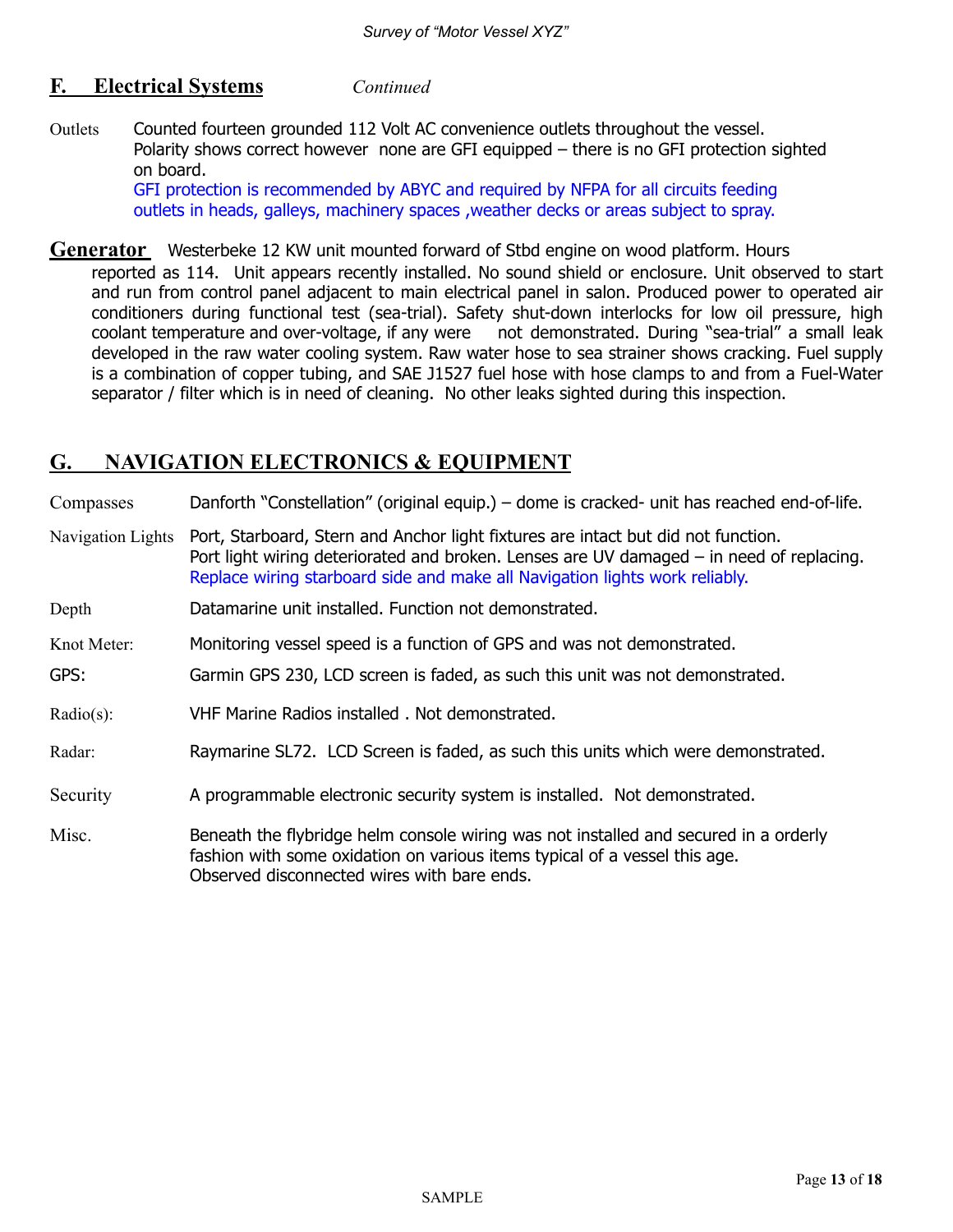## **H. Engines**

Engine Room Height approximately 50", ceiling overhead is sound insulated and has both AC & DC lighting, (only one DC fixture functional, several AC UV type fixtures apparently unused). Crew walkway between engines encumbered by batteries and other items.

Access to the engine room is through lift of steps both forward and aft (two entrances).

General Information Engine serial numbers inaccessible or other wise obliterated. Eight cylinder, **Caterpillar Diesels, Model 3208**, Turbo charged, fresh water cooled.

Engine hours reported as 2,650.

Engine exteriors show rust, paint peeling and are generally less than average condition. Good access to engines inboard, access to outboard sides is restricted.

Controls Original analog panel meters for oil pressure, water temp & pressure and tachometer appeared to function normally at both fly bridge and engine room panels. Engines were not started or stopped during this inspection from engine room

panels.

- Belts & Hoses Visible portions in average condition. Belt guard on port engine only.
- Cooling System Two inch size strainers are mounted with good access.

Raw water pump leaking during testing (hose popped off due to loose clamp).

 Some hoses run beneath flooring and were not inspected. Observed some splices, fittings and size changes beneath flooring or in remote locations.



(Rust and peeling paint)



Outboard Port Engine General Condition: Paint Peeling Rusted Fuel Lines

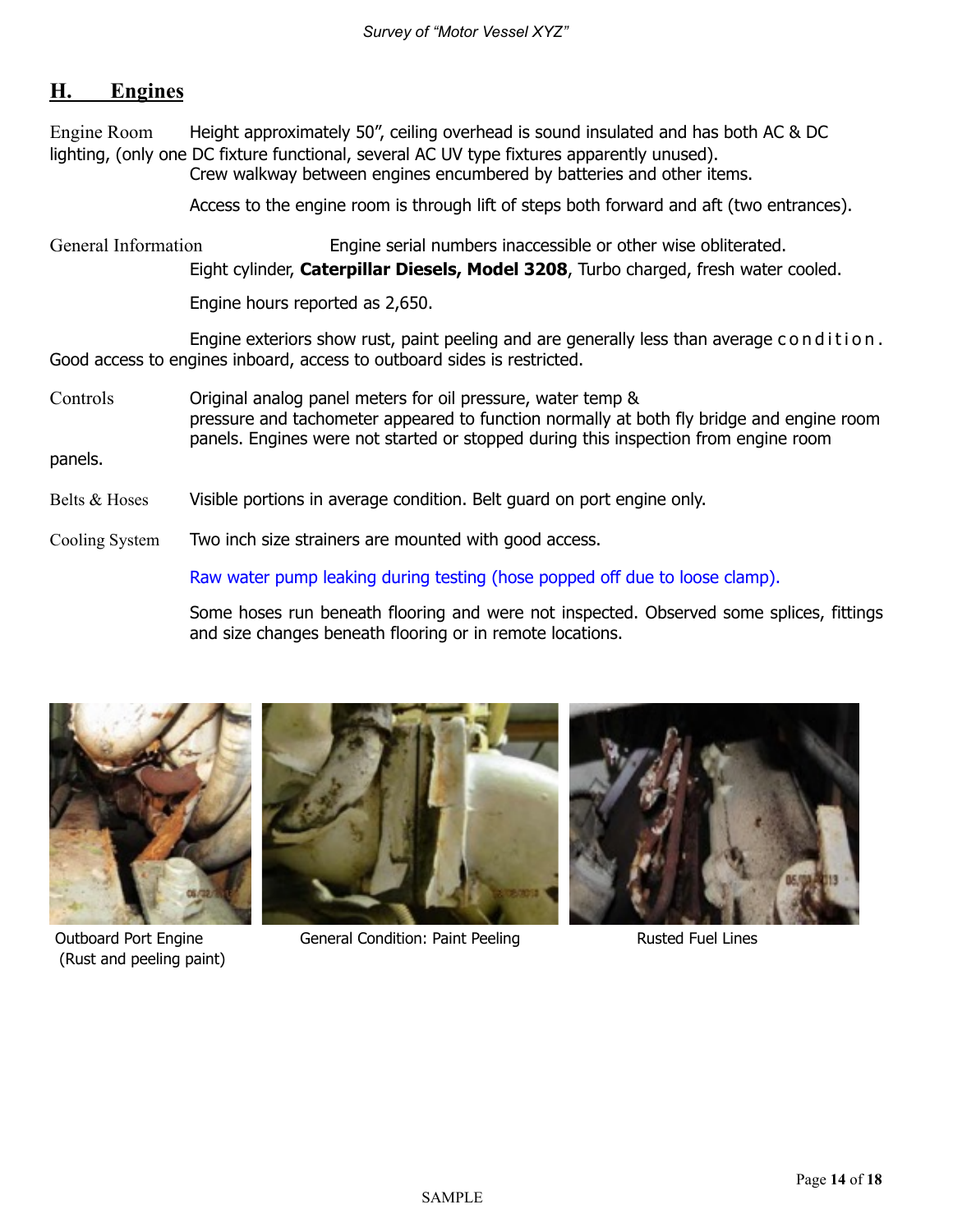### **H. Engines** *continued*

Ventilation of Two, 3" 12 VDC exhaust fans installed aft and forward Engine Room bulkheads of engine room. Neither fans observed to operate. Fresh air supply via large vents in hull sides. . Recommend exhaust fans be made operational. Consideration should be given to replacing port side exhaust hose and clamps at the next scheduled maintenance interval.

Exhaust Stbd side exhaust hose and clamps appear new. Insulated riser "lagging" is original material (both engines). Port side hose shows signs of cracking and is approaching end-of-life". No obvious signs of exhaust leaks either hose at time of this inspection. Portions of exhaust systems beneath lagging not inspected.



# **H. Propulsion**

Transmissions ratio reported as  $1.98 \sim 1$ 

Four blade bronze propellers, 26" diameter (pitch unidentified) installed on 2"stainless steel shafts. Little or no transverse movement in prop and shaft. Propellers in average condition. Each shaft supported by bronze "V" struts. In the bilge each shaft is supported by a Bearing with grease fitting. Shafts and Bearings show some rust. Shaft seals are difficult access.

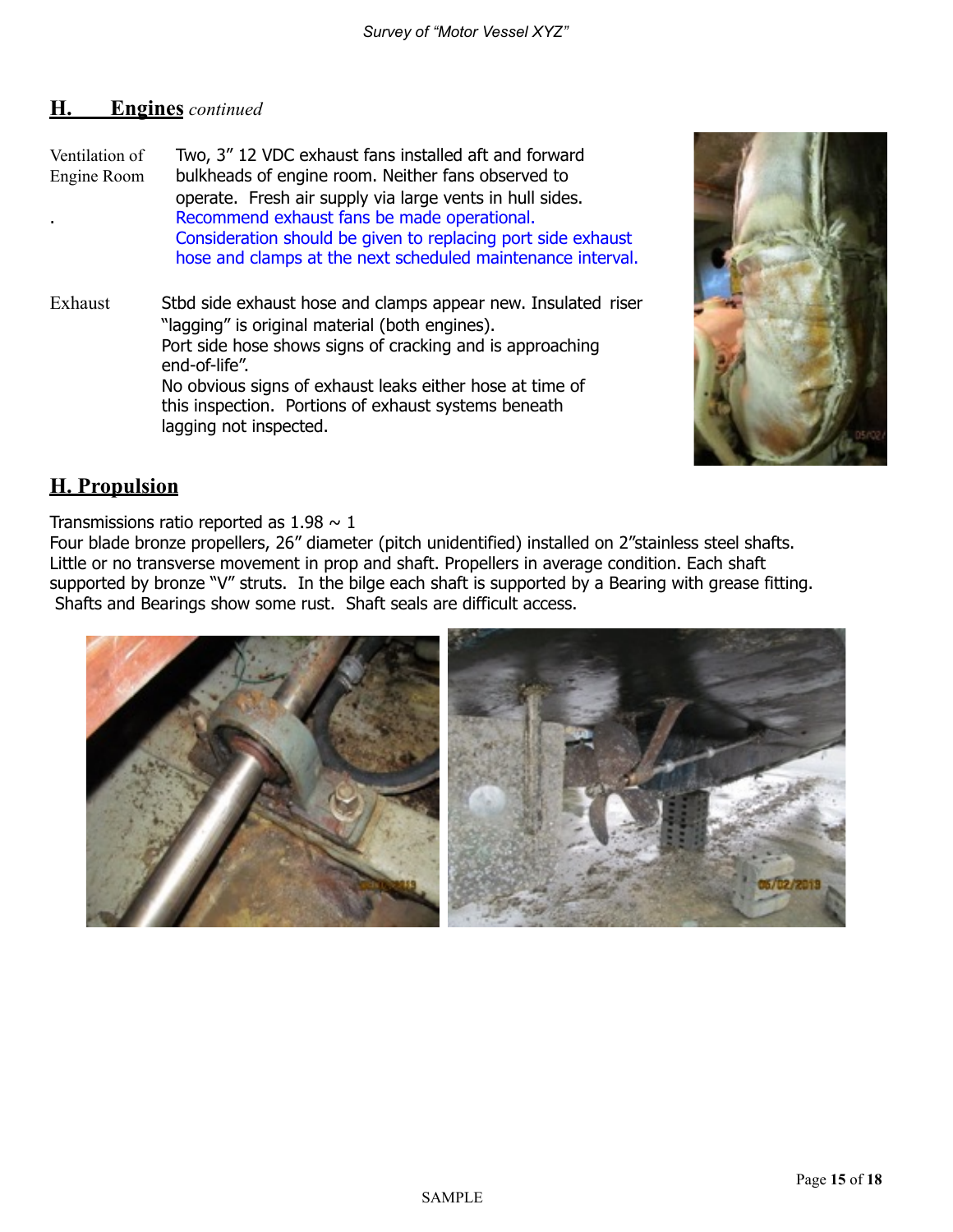**I.** Fuel System Fuel: **Diesel** Two, 250 gallon tanks with a third day tank.

#### Fuel Deck fills not grounded. ABYC E11

System Distribution plumbing is a mix of copper tubing and SAE rated fuel hose with hose clamps. Evidence of minor leaks apparent.

> Raycor fuel-water separators installed on aft bulkhead with fabricated stainless steel distribution manifold which has no labeling.

 Primary fuel tanks outboard of engines with fittings, valves, strapping and method of securing are all original equipment and appears secure. Each tank is fitted with a "Sight Tube" for physical indication of fuel level in each tank. **Tubing is clear vinyl and is not fuel rated or in compliance with USCG, ABYC or NFPA requirements.**

Each shows minor evidence of leaks. There are no guards installed around sight tubes.

Vinyl plastic tubing for fuel level  $>$  >

A third fuel "day tank" is fitted between stringers on center aft end of engine room. Tank is fabricated aluminum and appears securely installed.



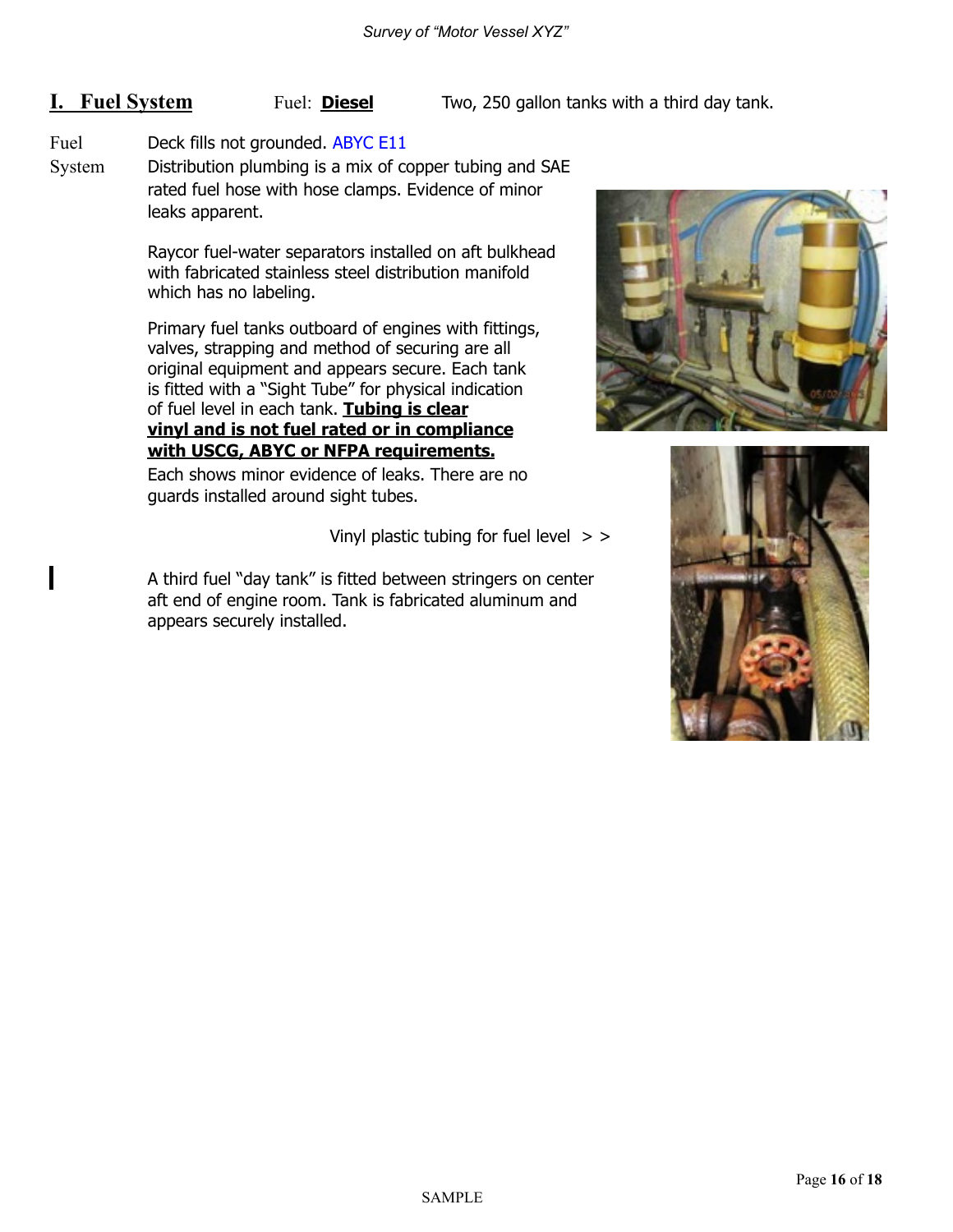# **J. Additional Equipment, Accessories, Spare Parts**

"AB" 11' Rigid Bottom Inflatable, with helm steering. Model 360VS, ID XAZ10015B898, Rated at 30 HP.

40 hp Mercury Outboard, 1997, ID: 0G565367, With 3 blade aluminum propeller (all blades damaged).

Tender stored within cradle secured to aft deck hard top. The tender has no sun cover, fabric "tubes" are in average condition and somewhat deflated. It is unknown if the tubes are capable of holding inflation.

A Davit with spreader bar and 4 part stainless steel wire sling is fitted for launch and retrieval. Stainless wire slings showing some rust. Tender, Motor, Controls and Davit were not demonstrated. There are no hand rails, supports or any form of safety restraint for crew to hold onto when launching and retrieving the tender.

## **K. Safety Gear**

Emergency Manual Bilge Pump: Manual pump is inoperable (See Page 12)

|                           | Fire Fighting Equip. Fixed Auto Release System : Two, Fireboy Halon 1301 units installed port & Stbd<br>in engine room. Last inspection 1995.                        |  |  |
|---------------------------|----------------------------------------------------------------------------------------------------------------------------------------------------------------------|--|--|
|                           | Note 46 CFR, ABYC A4 and NFPA 302 Annex E address maintenance of <b>fixed</b> fire fighting<br>systems. "Fixed systems must be inspected and re-certified annually." |  |  |
| Manual Extinguishers      | A number of, 4lb Dry Chemical extinguishers – mounted in Galley, Salon, and cabins<br>observed on board. All show good pressure. No inspection tags.                 |  |  |
| Horn and/or Whistle:      | Fixed horn $-$ not demonstrated.                                                                                                                                     |  |  |
| Life Preservers (PFD)     | None sighted.                                                                                                                                                        |  |  |
| Throw-able                | None sighted onboard                                                                                                                                                 |  |  |
| Life Raft/EPIRB           | None onboard.                                                                                                                                                        |  |  |
| <b>Emergency Lighting</b> | No fixed emergency lighting.                                                                                                                                         |  |  |
| First Aid Kit:            | None sighted on board.                                                                                                                                               |  |  |
| Flares:                   | None sighted.                                                                                                                                                        |  |  |
| Smoke/CO Detector         | None.                                                                                                                                                                |  |  |
| Note:<br>equipment        | The addition of at least one 10lb or 15lb CO2 hand held extinguisher to ships                                                                                        |  |  |
|                           | is suggested (to be inspected and re-certified annually).                                                                                                            |  |  |
| <b>Emergency Egress</b>   | Transom Hatch or port is installed in the transom and provide emergency exit from<br>owners cabin.                                                                   |  |  |
|                           | Charts & Publications None sighted onboard.                                                                                                                          |  |  |

SAMPLE